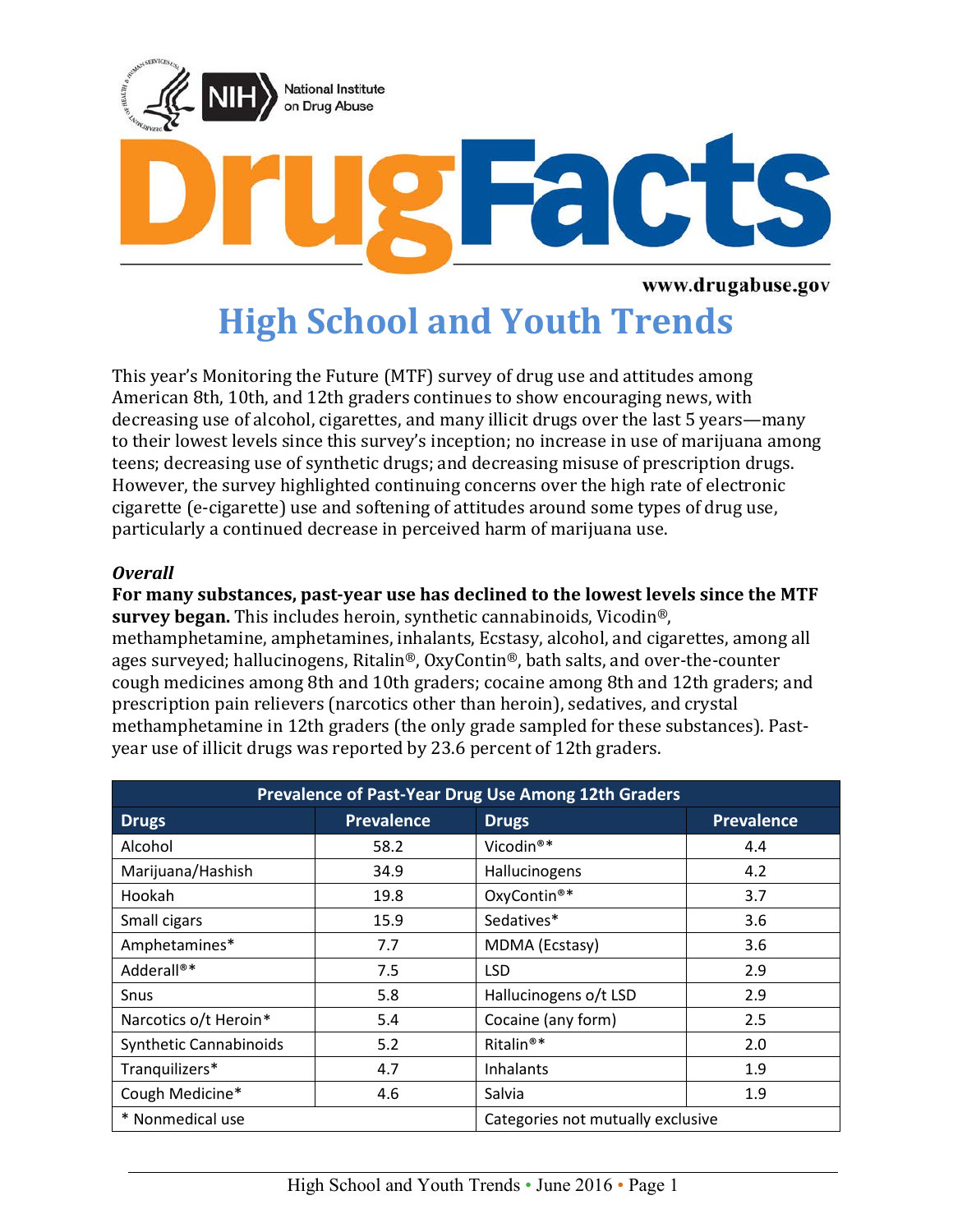#### *Opioids*

**Despite the ongoing opioid overdose epidemic, past-year prescription opioid misuse (reported in the survey as "narcotics other than heroin") continued to decline,** reflecting a significant decrease over the past 5 years. In addition, **heroin use is at the lowest rate since the MTF survey began** in all ages surveyed. There was a continued steady decline in the perception of availability of heroin among all ages surveyed despite increasing use among adults. There is a continued high rate of disapproval of taking heroin occasionally—95.3 percent among 12th graders.

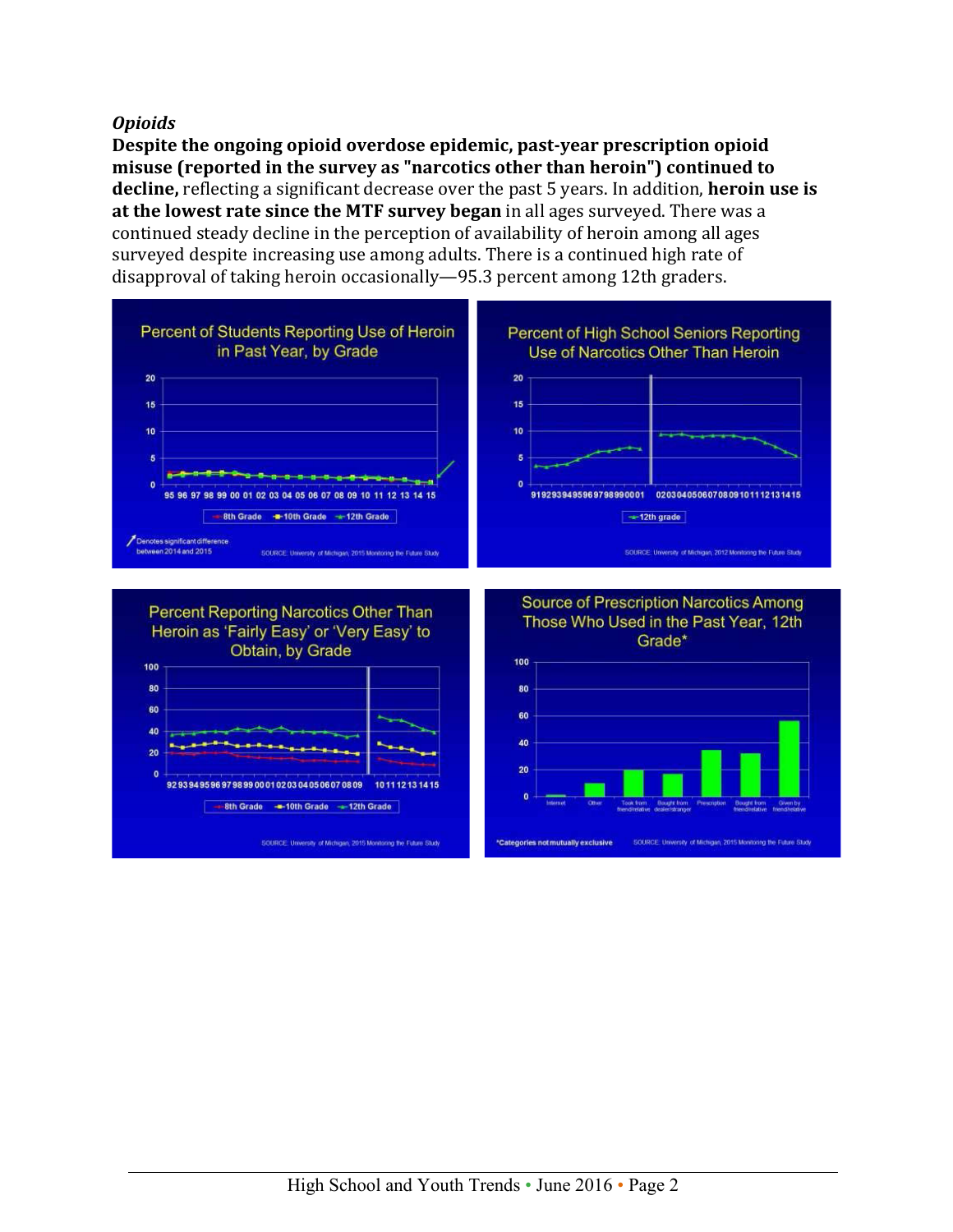#### *Marijuana*

**Marijuana use remained steady among 8th, 10th, and 12th graders over the past 5 years despite softening of perceived risks.** Past-month use of smoked marijuana remained steady among 8th graders at 6.5 percent, 10th graders at 14.8 percent, and 12th graders at 21.3 percent. Six percent of 12th graders report daily use of marijuana. The majority of high school seniors do not think occasional marijuana smoking is harmful, with only 31.9 percent saying that regular use puts the user at great risk compared to 78.6 percent in 1991. However, disapproval of regularly smoking marijuana remains relatively high at 70.7 percent among 12th graders, although this rate has gradually declined from a high of 90.1 percent in 1992.

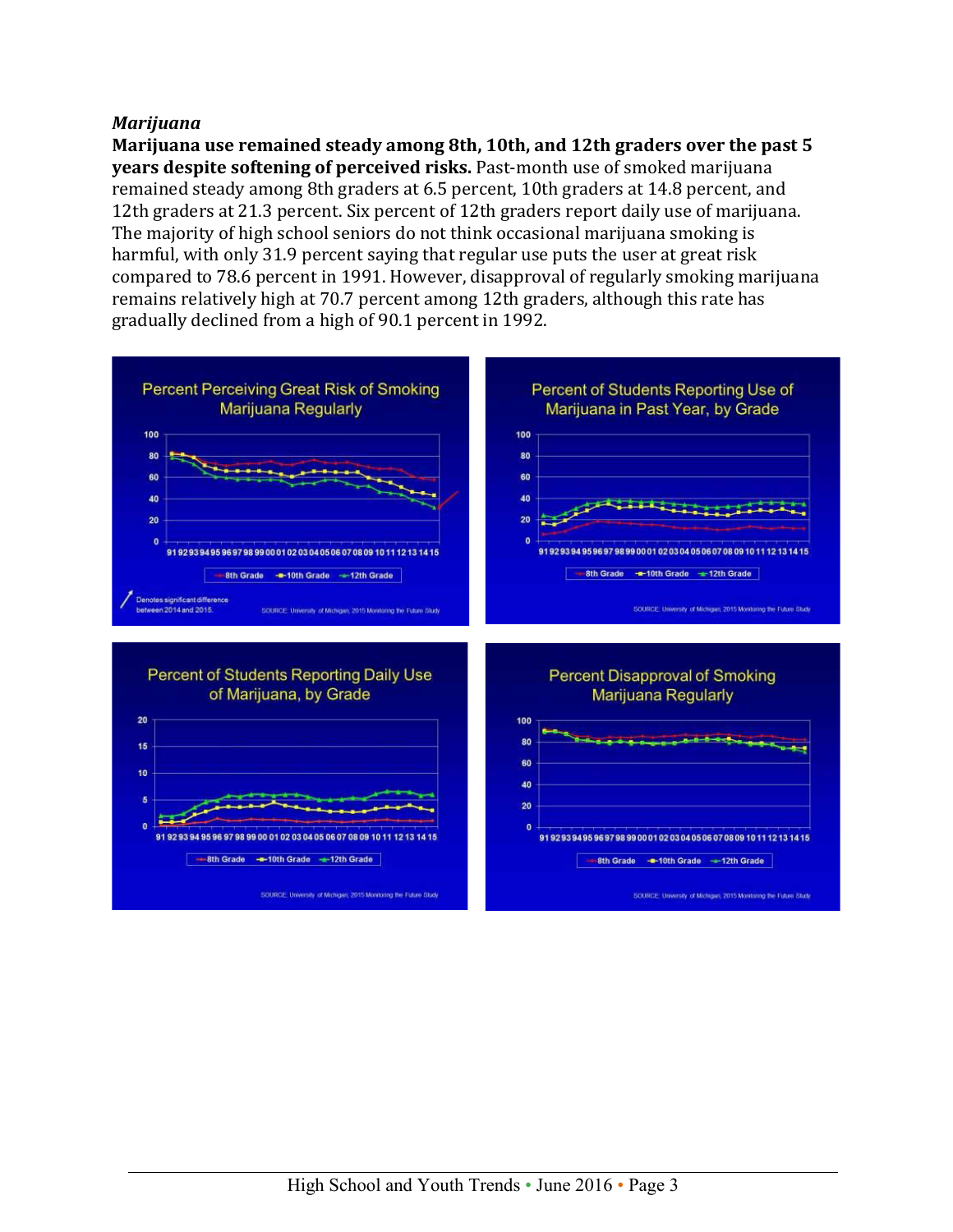**Past-month marijuana use continues to exceed cigarette use among high school seniors.** In 2015, 21.3 percent of high school seniors used marijuana in the past 30 days compared to 11.4 percent who smoked cigarettes. **In 2015, for the first time, daily cigarette use (5.5 percent) was lower than daily marijuana use (6 percent) among high school seniors.** Among high school seniors, 79.5 percent say it is easy to get marijuana.



## *Synthetic Cannabinoids*

**There has been a significant decline in past-year use of synthetic cannabinoids (K2/herbal incense, sometimes called "synthetic marijuana") since the survey has been tracking its use**. Only 5.2 percent of 12th graders reported its use this year, compared to 11.3 percent in 2012. This is associated with an increase, over the same period, in the perceived risk of taking synthetic marijuana once or twice among 12th graders.

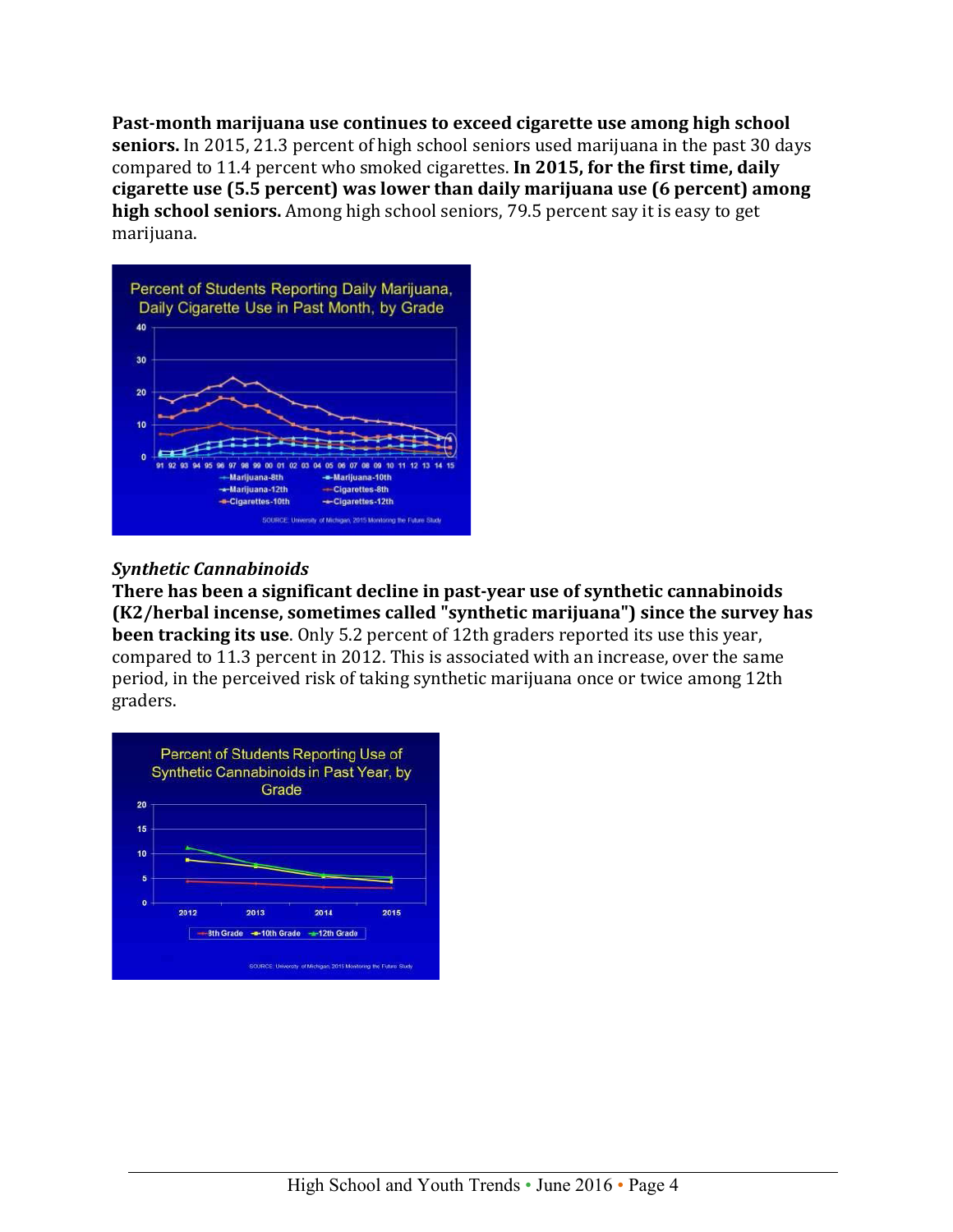#### *Alcohol*

**Five-year trends continue to show significant decreases in alcohol use among all grades**. Past-month use of alcohol was 9.7 percent, 21.5 percent, and 35.3 percent of 8th, 10th, and 12th graders, respectively, compared to 5 years ago, with rates at 13.8 percent, 28.9 percent, and 41.2 percent in 2010. **There was also a significant drop in daily use of alcohol among 10th graders, in 12th-grade students reporting being drunk in the past year, and in binge drinking among 10th and 12th graders.** The binge drinking rate represents the percentage of students who reported consuming five or more drinks in a row sometime in the last 2 weeks. Rates of disapproval of binge drinking remained high at 71.9 percent among 12th graders.



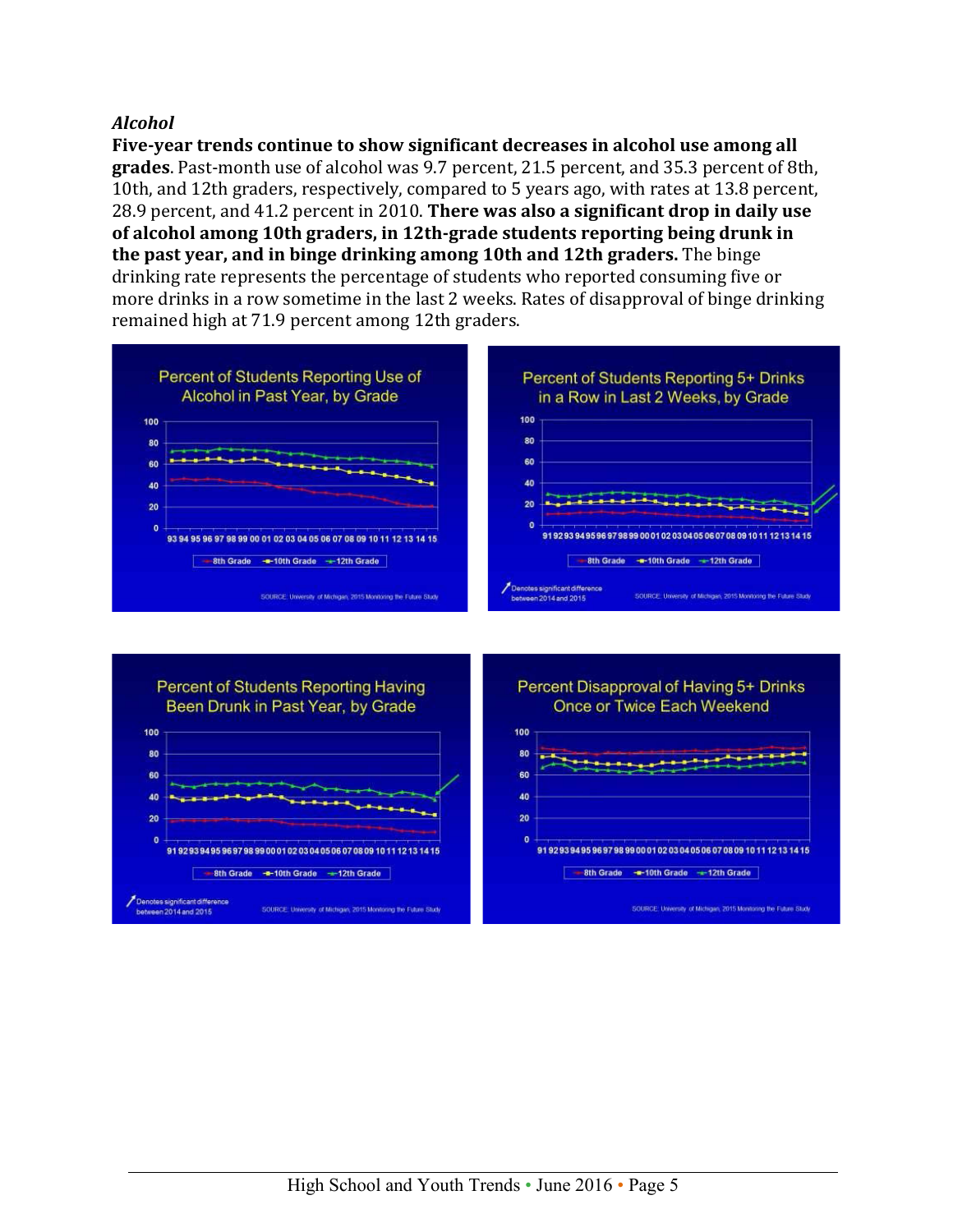### *Nicotine and Tobacco*

#### **Cigarette smoking continues to drop and is currently at its lowest rate in the**

**survey's history**. Daily cigarette smoking decreased to 1.3 percent among 8th graders, compared to 2.9 percent 5 years ago; to 3.0 percent among 10th graders, compared to 6.6 percent 5 years ago; and to 5.5 percent among high school seniors, down from 6.7 percent last year and 10.7 percent in 2010. Daily smoking rates among seniors peaked in 1997 at nearly 25 percent. Among 10th graders, there was a significant drop in perceived availability of cigarettes, with 66.6 percent saying they are fairly or very easy to obtain, compared to last year's 69.0 percent.



**There was an increase in the percent of 8th and 10th graders who view regular ecigarette use as harmful**, to 18.5 and 17.0 percent respectively, and in the percentage of

8th and 10th graders who disapprove of using e-cigarettes regularly, to 65.0 and 59.9 percent respectively.

Measured for the first time in the MTF survey in 2014, **the use of e-cigarettes remains high among teens** with 9.5 percent of 8th graders, 14.0 percent of 10th graders, and 16.2 percent of 12th graders reporting using e-cigarettes in the past month. For the first time, students were asked about what they vaporized the last time they used an ecigarette. A significant majority (more than

60 percent across all grades) reported vaporizing "just flavoring." Among high school seniors, 22.2 percent reported inhaling nicotine, 6.1 percent reported inhaling marijuana or hash oil, and 6.3 percent indicated that they did not know what they inhaled. However, some products labeled "nicotine-free" may actually contain nicotine.